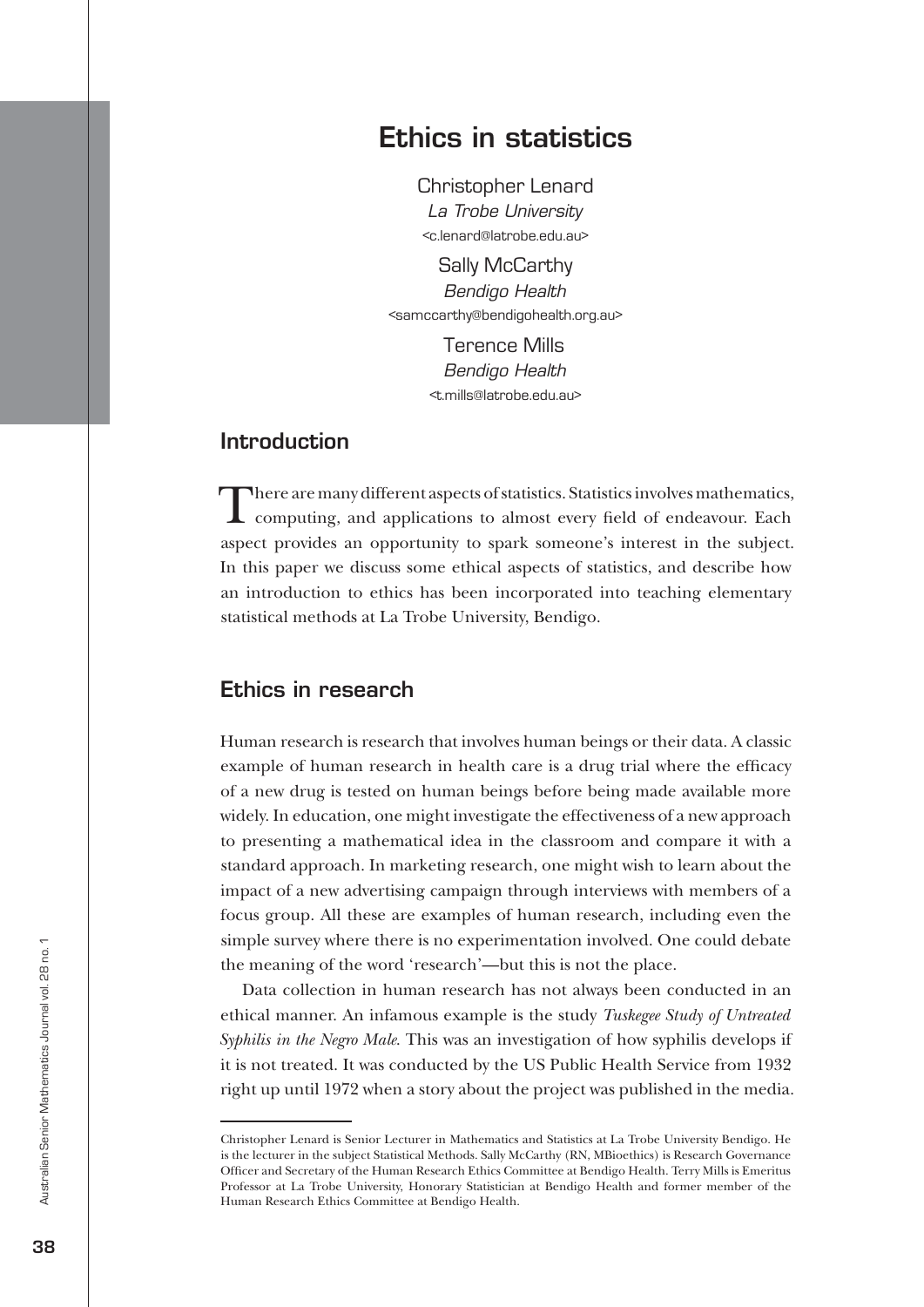Initially the project involved 600 impoverished and poorly educated African-American men, 399 of whom had syphilis and 201 of whom did not have the disease. The project consisted of tracking their health with respect to syphilis by conducting regular medical examinations over time. The participants were not informed of the real purpose of the study or given all the facts required to provide informed consent. Participants received free medical examinations, some meals and burial insurance. Even when penicillin was a standard treatment for syphilis in 1947, this was not offered to the men involved in the study. When the study was discontinued, only 47 of the original participants were still alive. Twenty-eight had died from syphilis and more than a hundred died from related complications. Forty wives had been infected and 19 children had been born with congenital syphilis. Survivors were granted financial compensation and an apology was issued by President Bill Clinton in 1997. This summary is based on www.cdc.gov/tuskegee/timeline.htm where more information can be found.

To ensure that human research is conducted in an ethical manner, researchers in Australia are guided by the *National Statement on Ethical Conduct in Human Research* (National Health and Medical Research Council, Australian Research Council, Australian Vice-Chancellors' Committee, 2013), which is often referred to simply as the *National Statement*. Every university and major hospital in Australia has a human research ethics committee that strives to ensure that human research is conducted in an ethical manner in the institution.

Since data collection and analysis are essential in many research projects, one way to introduce students to ethical issues in research is through a subject in statistics. In this paper we describe how this has been done at La Trobe University.

#### Ethics in a statistics subject

Statistical Methods is a subject that serves as an introduction to statistics at La Trobe University, Bendigo; it is based on the text by Moore, Notz and Fligner (2013). Students from several different degree programs enrol in this subject, usually in their first year of study. It is compulsory within the psychology degree, and is taken as an elective by students in science and education. Since it is unlikely that students at this level will become involved in a major statistical project for some time, we wanted students to gain some knowledge about ethical issues that they will retain for many years. We decided that, in this context, one aim of Statistical Methods should be to acquaint the students with the *National Statement*.

One of the authors (TM) presents a guest lecture to introduce students generally to ethical issues in research, the role of Human Research Ethics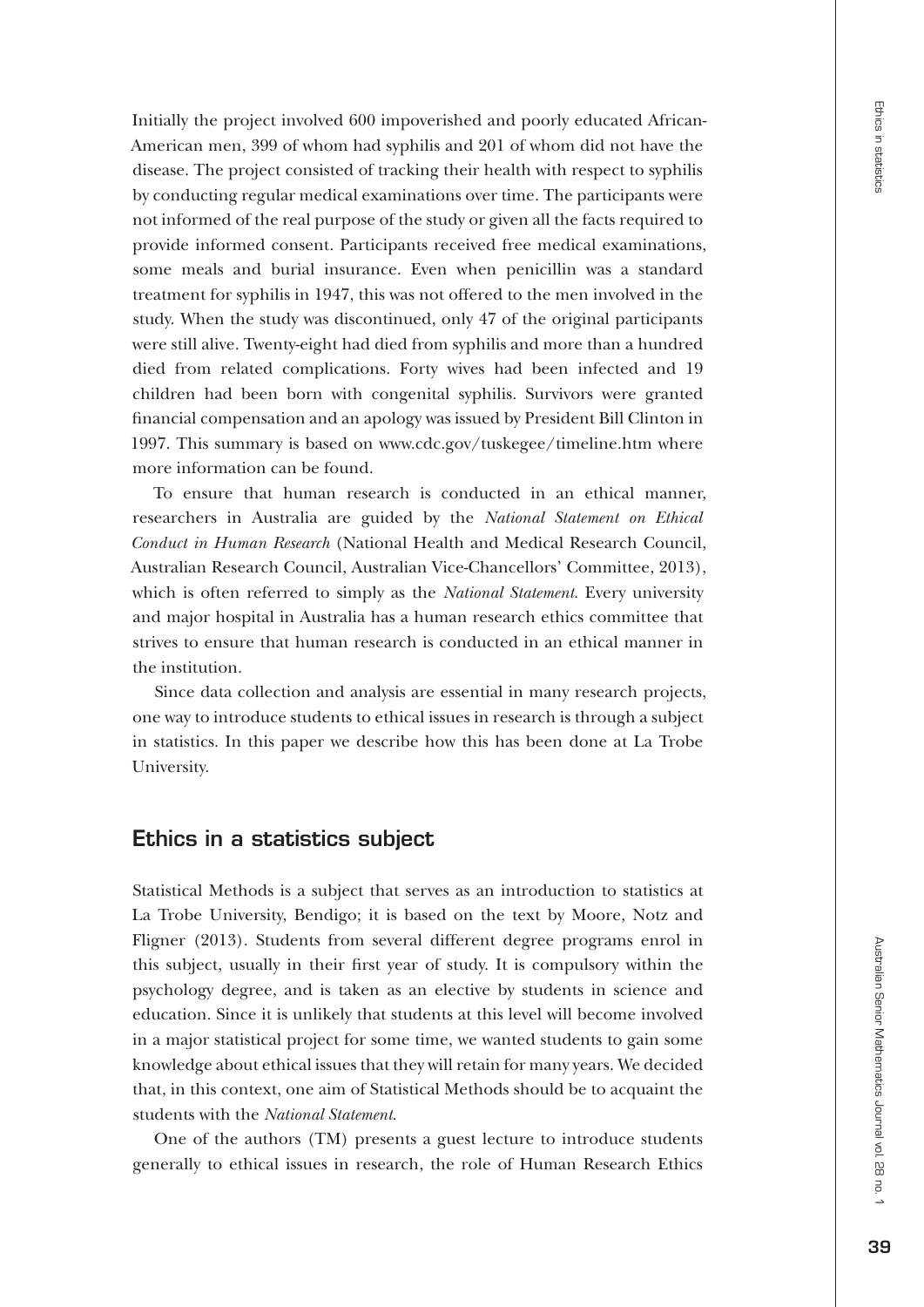Committee, and ethical issues that arise in statistical analysis. Some of these issues are, on the surface, not obviously connected to ethics.

For example, deciding on the number of participants in a study, or sample size, has ethical implications. A sample size that is too small to detect the change being sought is a waste of time and money. A sample size that is larger than necessary is also wasteful. Often, sample sizes can be calculated by a mathematical formula: it's not a matter of guess work. This illustrates an ethical side of sample size calculations, which is a topic that is often met in a first course in statistics. See Altman (1980) for further discussion of ethical matters; Ryan (2013) is a recent book on sample size calculations.

However the main purpose of the guest lecture is to introduce students to the *National Statement*, and to set the scene for the exercises described below.

Students explore the *National Statement* through a series of exercises which are distributed to the class early in the semester. As well as introducing ethics, this format also engages students in independent learning at a basic level. The class is told that one examination question will be based on these exercises, and that it is their responsibility to read the *National Statement* and answer each of the questions in a short paragraph. In practice, the final exam question offers the students a choice of three of these exercises. The list below contains the preamble and questions framed as they are presented to the students, plus a few more.

#### Exercises to explore the National Statement

The following exercises are designed to assist you to explore the *National Statement*. Often you are asked to give examples; try to make your examples realistic but hypothetical. It is simply a matter of thinking. Talking to colleagues may be useful. References to the relevant sections of the *National Statement* are given for each exercise.

- 1. Give one example of a research project that would be classified as 'human research', and another that would not be classified as 'human research'.
- 2. Name the four values on which the *National Statement* is based (Section 1). Explain the meaning of each value in 25 words or less.
- 3. The authors of the *National Statement* are three organisations, namely
	- (i) National Health and Medical Research Council,
	- (ii) Australian Research Council, and
	- (iii) Australian Vice-Chancellors' Committee.
	- In less than 100 words, describe these organisations.
- 4. Give examples of research projects that you would describe as 'low risk' and 'high risk' (Section 2.1).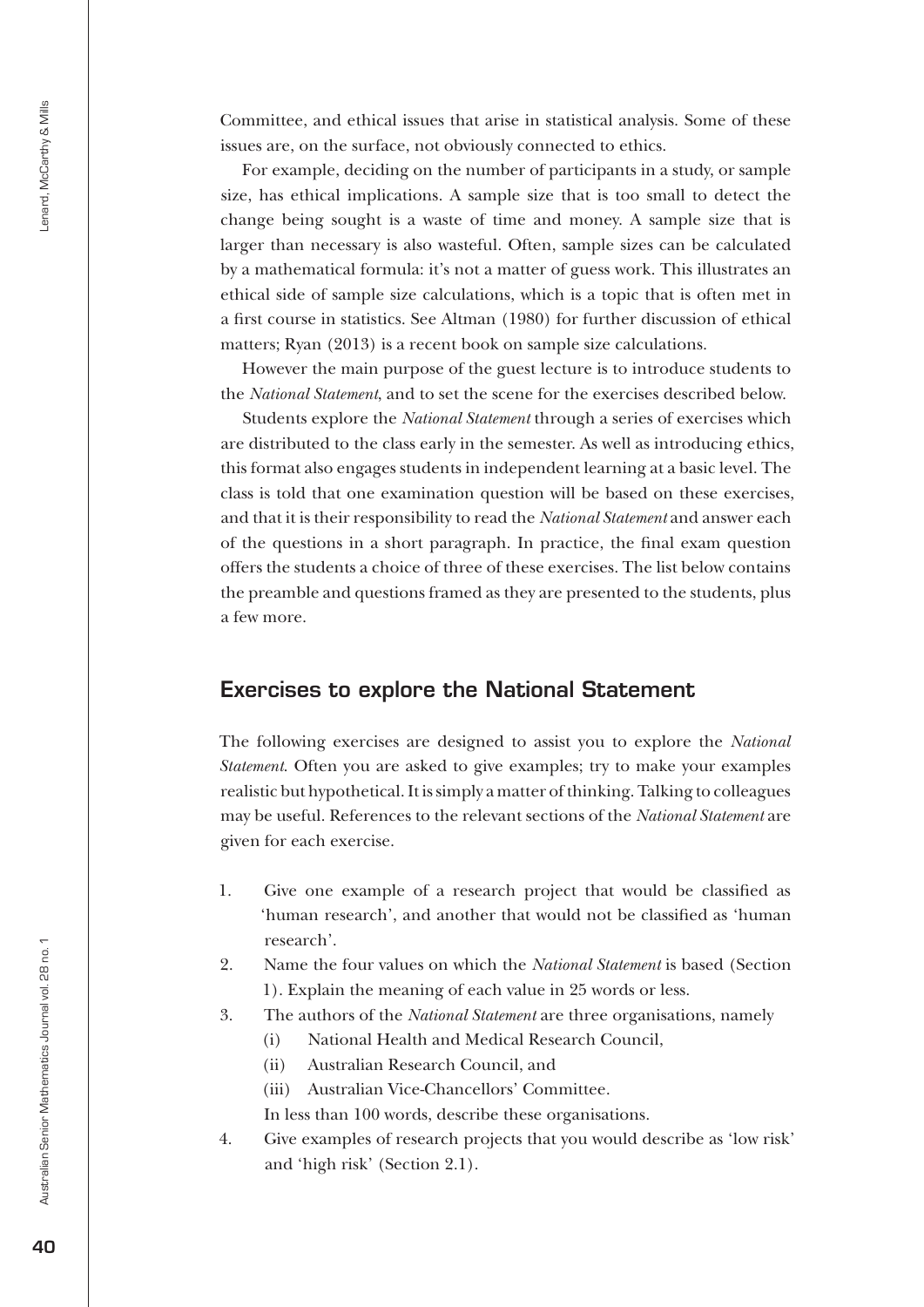- 6. A person's participation in research requires their consent. List the conditions required to satisfy consent (Section 2.2).
- 7. Summarise the specific ethical considerations if researchers plan to 'bank' data for possible future use (Section 3.2).
- 8. Give the circumstances where it may be unethical for a researcher to continue a clinical trial. List the responsibilities of the researcher in this situation (Section 3.3).
- 9. Give an example of genetic research and the possible ethical implications for the family members of participants (Section 3.5).
- 10. Research involving certain categories of participants requires additional ethical consideration. Choosing one of these categories, state some of the specific issues that should be addressed when designing and conducting this type of research (Section 4).
- 11. Give examples where an existing relationship may unduly influence an individual's decision to participate in research and describe measures that can be taken to ensure consent is voluntary (Section 4.3).
- 12. In certain circumstances researchers are unable to obtain consent from potential participants. Identify the researcher's obligations in this situation (Section 4.4).
- 13. Explain the role of Human Research Ethics Committees (HRECs). Give reasons why HRECs are composed of the prescribed membership categories and why both institutional and non-institutional members are required (Section 5.1).
- 14. Describe the main responsibilities of institutions where research is conducted (Section 5.1).
- 15. Explain how potential or actual conflicts of interest could compromise research outcomes and the measures that can be adopted to manage this issue (Section 5.4).

# **Conclusions**

Our aim to acquaint the students with the *National Statement* is a modest objective that can be achieved with only a small impact on the syllabus. Indeed, perhaps, for some, it is a welcome relief to the numerical aspects of the subject. For most, it is a surprise that there are interesting non-numerical aspects to what is commonly perceived as a 'maths subject'.

In the last couple of years, the ethics component on the final examination has been a choice among questions 2, 6, and 13 in the list above. About 65% of students choose to answer question 2, with the remainder choosing equally